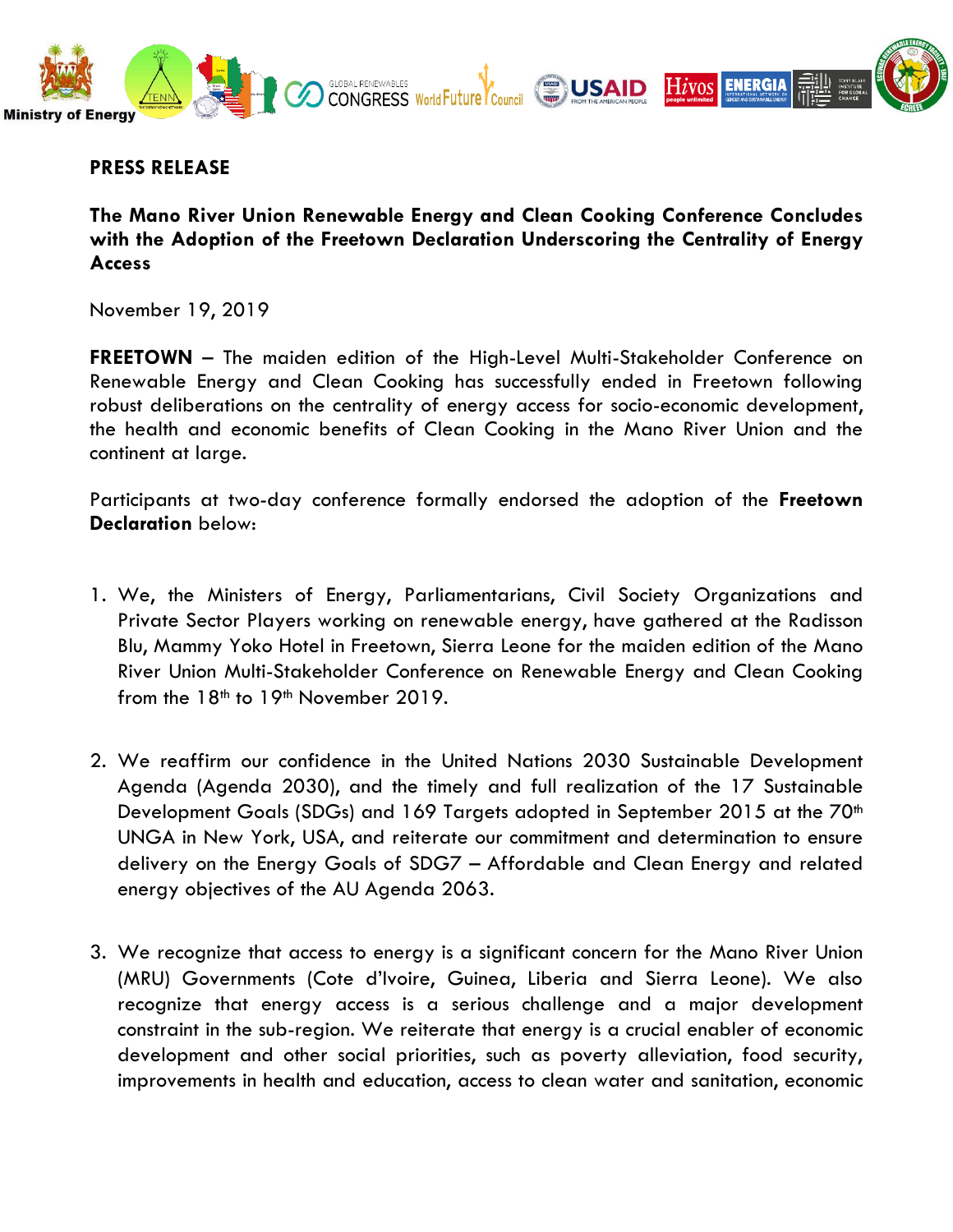

**ENERGIA** 

Hivos

empowerment, especially for women, and meeting climate change targets and environmental standards.

**USAID** 

GLOBAL RENEWABLES World Future Council

- 4. We recognize that current global developments and specific circumstances in the subregion require that we urgently build consensus on renewable energy. Therefore, we resolve to work on a harmonized policy and regulatory framework, and facilitate efforts aimed at building a common sub-regional market for the scale up of off-grid solar systems and mini-grids, where appropriate. In so doing, we will endeavour to take concrete actions to attract the best companies to the sub-region, and to help our respective market players and local entrepreneurs operate more seamlessly across our sub-region's borders. We will also dedicate ourselves to scaling up innovative finance mechanisms (for off-grid solar businesses and customers) and take joint action to tackle market barriers and support entrepreneurs across the sub-region
- 5. We recognize the vital importance of an effective MRU sub-regional mechanism, in accordance with international laws, to support progress in the areas of renewable energy access and clean cooking solutions and the interconnected challenges and threats confronting the sub-region. We resolve to facilitate policies and regulations that build on local circumstances, especially last mile communities, and ensure adequate intervention in the energy nexus with health, clean water and sanitation, education, agriculture, manufacturing/industry, and small and medium enterprises;
- 6. We recognize that there has been a tendency for clean cooking to be treated as a separate sector rather than an integral part of the wider energy system, resulting, for example, in the lack of interest in cleaner alternatives. We endorse targeted market research, including modelling of regional or national trajectories for maturing the energy sector as a matter of urgency, to understand the scale of the issue and to provide data analysis that could inform future policy interventions, tailored to the specific opportunities and challenges in each country.
- 7. We recognize the severity of clean cooking problems in the wider African region. We resolve to cooperate with the Global Alliance for Clean Cooking, and the Health and Energy Platform of Action (HEPA), the Clean Cooking Fund, the Coalition of Leaders that were recently launched at the UN Climate Summit at the  $74<sup>th</sup>$  UNGA in September 2019, given the importance of the issue and related social and environmental impact in each of the four countries. We pledge to facilitate determined actions on clean cooking at the highest political level. We believe that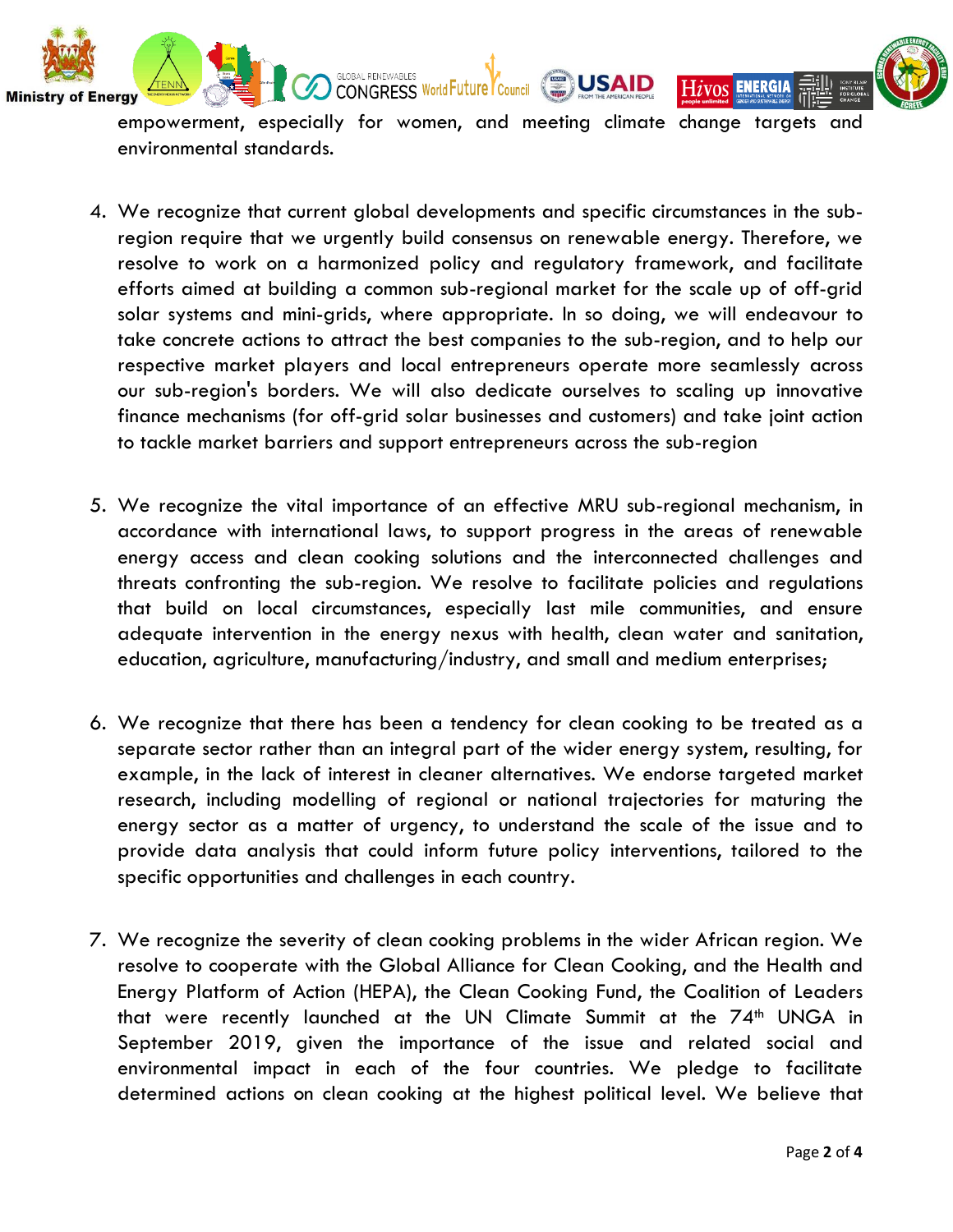



**ENERGIA** 

Hivos

through demonstration of clear leadership and increased coordination, the MRU can help to incentivize new ECOWAS-wide political commitments and projects required to turn the tide on Clean Cooking.

**Ministr** 

Enerav

- 8. We reaffirm our commitment to sound policies, good governance at all levels and the rule of law, and to mobilizing domestic resources, attracting international flows, promoting international trade as an engine for development, increasing international financial and technical cooperation for development.
- 9. We acknowledge the vital role the private sector can play in generating new investments, employment and financing in the energy sector. Therefore, we resolve to encourage greater public-private partnership for direct investment, including foreign investment in the sub-region to support the energy development initiatives and to enhance the benefits they can derive from such investments.
- 10. We reaffirm that each country must take primary responsibility for its own development. Nevertheless, we recognize that national efforts should be complemented by supportive sub-regional initiatives on renewable energy and clean cooking, while taking into account national conditions and ensuring respect for national ownership, strategies and sovereignty.
- 11. We commit ourselves to take immediate action as a follow-up in the following areas:
	- i. Work together to harmonize policies for renewable energy and off-grid solutions across our four countries under the leadership of the MRU secretariat;
	- ii. Seek technical assistance from international development partners to undertake relevant technical studies regarding status of clean cooking solutions;
	- iii. Establish an MRU association of private sector actors in renewable energy and clean cooking solutions;
	- iv. Commit ourselves to enhance cooperation amongst our legislators in the fields of energy, energy regulators, and ministries of energy;